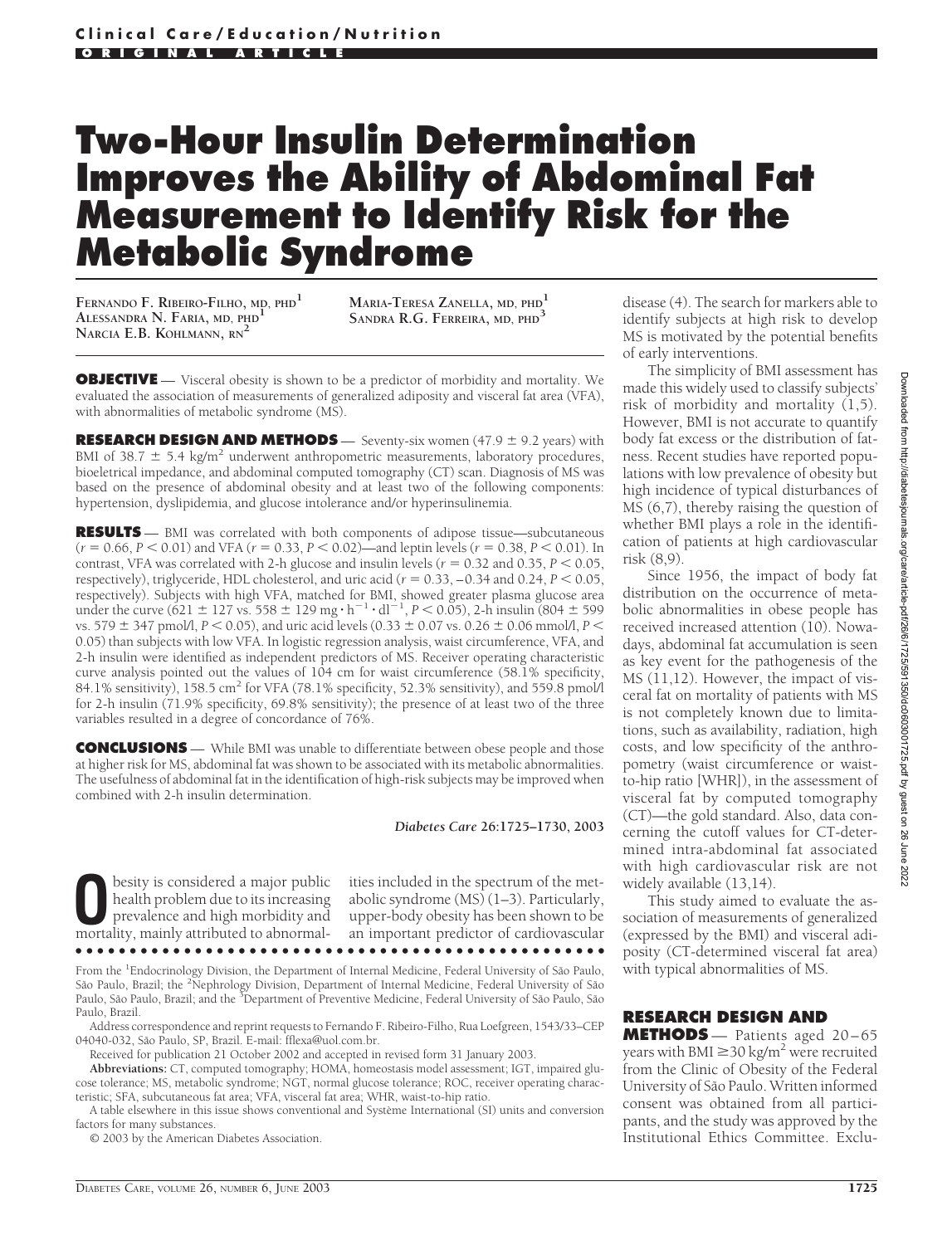| Table 1—Correlation coefficients of BMI, SFA, and VFA with anthropometric, metabolic, and hormonal parameters and percent body fat |  |  |  |
|------------------------------------------------------------------------------------------------------------------------------------|--|--|--|
|                                                                                                                                    |  |  |  |
|                                                                                                                                    |  |  |  |
|                                                                                                                                    |  |  |  |

|                          | BMI     |        | <b>SFA</b> |          | <b>VFA</b> |                  |
|--------------------------|---------|--------|------------|----------|------------|------------------|
|                          | r       | P      | r          | $\cal P$ | r          | $\boldsymbol{P}$ |
| Waist circumference      | 0.78    | < 0.01 | 0.55       | < 0.01   | 0.56       | < 0.01           |
| Hip circumference        | 0.76    | < 0.01 | 0.60       | < 0.01   | 0.10       | > 0.10           |
| <b>WHR</b>               | 0.34    | < 0.01 | 0.18       | > 0.10   | 0.58       | < 0.01           |
| Fat mass                 | 0.71    | < 0.01 | 0.48       | < 0.01   | 0.27       | 0.02             |
| Subcutaneous fat by CT   | 0.66    | < 0.01 |            |          | 0.16       | > 0.10           |
| Visceral fat by CT       | 0.33    | < 0.01 | 0.16       | > 0.10   |            |                  |
| Fasting plasma glucose   | 0.29    | 0.01   | $-0.01$    | > 0.10   | 0.22       | 0.05             |
| 2-h plasma glucose       | 0.13    | > 0.10 | $-0.08$    | > 0.10   | 0.32       | < 0.01           |
| Glucose area under curve | 0.15    | > 0.10 | $-0.08$    | > 0.10   | 0.35       | < 0.01           |
| Fasting insulin          | 0.16    | > 0.10 | 0.15       | > 0.10   | 0.30       | < 0.01           |
| 2-h insulin              | 0.12    | > 0.10 | 0.12       | > 0.10   | 0.35       | < 0.01           |
| HOMA index               | 0.18    | > 0.10 | 0.12       | > 0.10   | 0.30       | < 0.01           |
| Total cholesterol        | $-0.10$ | > 0.10 | $-0.09$    | > 0.10   | 0.09       | > 0.10           |
| HDL cholesterol          | $-0.24$ | 0.03   | $-0.07$    | > 0.10   | $-0.34$    | < 0.01           |
| LDL cholesterol          | $-0.04$ | > 0.10 | $-0.05$    | > 0.10   | 0.09       | > 0.10           |
| Apolipoprotein B         | $-0.02$ | > 0.10 | $-0.10$    | > 0.10   | 0.21       | > 0.10           |
| Triglyceride             | 0.05    | > 0.10 | $-0.07$    | > 0.10   | 0.33       | < 0.01           |
| Uric acid                | 0.25    | 0.03   | 0.20       | 0.08     | 0.24       | 0.04             |
| Leptin                   | 0.38    | < 0.01 | 0.27       | 0.02     | $-0.03$    | > 0.10           |
| $MS^*$                   | 0.33    | < 0.01 | 0.14       | > 0.10   | 0.36       | < 0.01           |

\*Presence of abdominal obesity and at least two of the following components: hypertension, dyslipidemia, and glucose intolerance and/or hyperinsulinemia.

sion criteria were patients with selfreported diabetes, severe dyslipidemia (total cholesterol 9.0 mmol/l and/or triglyceride  $>4.5$  mmol/l), weight loss  $\geq 3$ kg in the last 3 months, cause-specific obesity, use of medication that could potentially affect lipid or glucose metabolism, and systolic and diastolic blood pressure  $>160/110$  mmHg. In this crosssectional study, patients were submitted to anthropometric measurements and clinical examination, and data were taken by the same investigator. BMI was calculated as weight (kilograms) divided by height (meters) squared. WHR was calculated as the ratio of waist (measured at the midpoint between the lateral iliac crest and lowest rib) to the hip (at the level of the trochanter major) circumferences. Blood pressure was taken after a 5-min resting in the sitting position by standard sphygmomanometry. Hypertension was defined by systolic or diastolic blood pressure  $\geq$ 130/85 mmHg or by the use of antihypertensive medications (15). Body fat mass was estimated with a singlefrequency (50 kHz) battery-operated bioimpedance analyzer (model BIA 101Q; RJL System, Clinton, MI). A tetrapolar placement of electrodes was used according to the manufacturer's instructions. Fasting subjects rested supine on a couch

for 15 min in a thermoneutral (24–26°C) room, without touching any metallic object. Weight, height, age, and sex were entered into the bioimpedance analyzer (BIA) machine for analysis with the measured bioelectrical impedance to calculate body composition from the manufacturer's equations. Subcutaneous (SFA) and visceral fat areas (density –50 –250 HU) were obtained by CT scan in a single tomographic slice at the  $L_4$ - $L_5$  level, expressed as centimeters squared. Laboratory evaluation included a 75-g oral glucose tolerance test for plasma glucose and insulin determinations, lipid profile (total cholesterol and fractions, triglyceride, and apolipoprotein B), uric acid, and leptin concentrations. Given that there is no internationally agreed upon definition for MS, in the present study MS was based on the presence of abdominal obesity and at least two of the following components: hypertension, dyslipidemia, and glucose intolerance and/or hyperinsulinemia (fasting insulin 145 pmol/l). Because all patients were obese and had waist circumference >88 cm for women, such measurement was not used as a diagnostic parameter. Both fasting and 2-h plasma glucose values were used to diagnose the glucose tolerance status. Serum lipids and blood pres-

sure cutoffs follow National Cholesterol Education Program (NCEP) criteria (15). Insulin resistance index was estimated by homeostasis model assessment (HOMA) and glucose area under the curve.

Plasma glucose was determined by the glucose-oxidase method. Cholesterol contents of lipoprotein fractions and serum triglyceride were measured enzymatically. Insulin was determined by monoclonal antibody-based immunofluorimetric assay (Delfia) and leptin by radioimmunoassay (Linco).

Statistical analysis included unpaired Student's *t* test to compare means of clinical and laboratory data between groups of subjects stratified by BMI and visceral fat area (VFA). Data were given as the mean and standard deviation. Pearson and Spearman coefficients were used to test correlation between variables. Independent associations of variables with MS were analyzed by logistic regression. Receiver operating characteristic (ROC) curve analysis was used to establish cut points for a number of variables associated with the occurrence of MS.  $\kappa$  statistics were used to assess the concordance with the diagnosis of MS. Level of significance was set at  $P < 0.05$ . Data analysis was performed using software SPSS 10.0.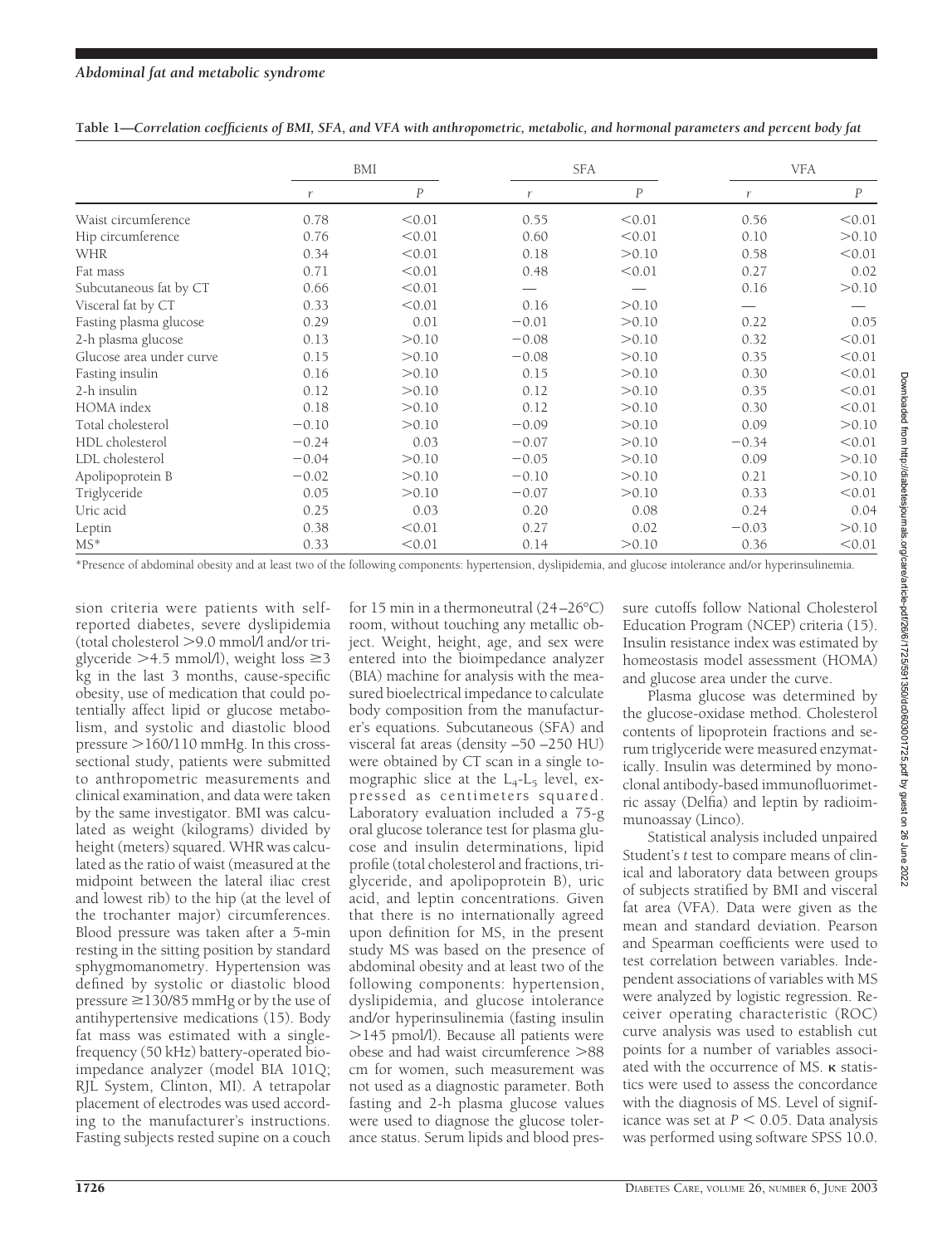| Table 2—Anthropometric, hemodynamic, and metabolic parameters of groups of patients with matched BMI or VFA |  |  |  |
|-------------------------------------------------------------------------------------------------------------|--|--|--|
|                                                                                                             |  |  |  |
|                                                                                                             |  |  |  |

|                                                            | Matched BMI                    |                                |                                | Matched VFA                    |
|------------------------------------------------------------|--------------------------------|--------------------------------|--------------------------------|--------------------------------|
|                                                            | Less centralized<br>$(n = 38)$ | More centralized<br>$(n = 38)$ | Less generalized<br>$(n = 38)$ | More generalized<br>$(n = 38)$ |
| Age (years)                                                | $45.1 \pm 10.7$                | $50.7 \pm 6.3*$                | $48.0 \pm 9.6$                 | $47.8 \pm 8.9$                 |
| BMI (kg/m <sup>2</sup> )                                   | $38.4 \pm 5.9$                 | $39.1 \pm 4.9$                 | $36.8 \pm 4.0$                 | $40.7 \pm 5.9^*$               |
| Waist circumference (cm)                                   | $105.5 \pm 13.5$               | $114.9 \pm 11.3*$              | $107.0 \pm 12.0$               | $113.6 \pm 13.8^*$             |
| <b>WHR</b>                                                 | $0.90 \pm 0.09$                | $0.99 \pm 0.07*$               | $0.95 \pm 0.09$                | $0.95 \pm 0.10$                |
| Fat mass (%)                                               | $42.5 \pm 5.4$                 | $44.0 \pm 4.4$                 | $41.7 \pm 4.8$                 | $44.8 \pm 4.7*$                |
| Visceral fat by $CT$ (cm <sup>2</sup> )                    | $101.0 \pm 34.2$               | $182.9 \pm 47.0^*$             | $143.3 \pm 60.5$               | $140.6 \pm 56.1$               |
| Subcutaneous fat by $CT$ (cm <sup>2</sup> )                | $374.0 \pm 124.7$              | $383.3 \pm 128.7$              | $332.3 \pm 110.8$              | $424.9 \pm 124.3*$             |
| Systolic blood pressure (mmHg)                             | $147.0 \pm 21.2$               | $152.5 \pm 19.5$               | $151.4 \pm 23.4$               | $148.0 \pm 17.0$               |
| Diastolic blood pressure (mmHg)                            | $93.6 \pm 10.6$                | $96.0 \pm 10.0$                | $93.9 \pm 10.8$                | $95.7 \pm 9.9$                 |
| Heart rate (bpm)                                           | $79.0 \pm 6.4$                 | $77.7 \pm 8.0$                 | $78.3 \pm 7.7$                 | $78.4 \pm 6.8$                 |
| Fasting plasma glucose (mmol/l)                            | $5.2 \pm 0.7$                  | $5.4 \pm 0.6$                  | $5.2 \pm 0.5$                  | $5.4 \pm 0.7$                  |
| 2-h plasma glucose (mmol/l)                                | $6.8 \pm 2.2$                  | $7.8 \pm 2.4*$                 | $7.2 \pm 2.4$                  | $7.3 \pm 2.3$                  |
| Glucose area under curve $(mg \cdot h^{-1} \cdot dl^{-1})$ | $557.8 \pm 129.3$              | $621.1 \pm 126.6^*$            | $583.1 \pm 118.3$              | $595.8 \pm 144.0$              |
| Fasting insulin (pmol/l)                                   | $113.7 \pm 64.3$               | $132.1 \pm 65.9$               | $120.3 \pm 57.4$               | $125.6 \pm 73.2$               |
| 2-h insulin (pmol/l)                                       | $578.7 \pm 346.7$              | $804.2 \pm 599.1*$             | $757.8 \pm 609.6$              | $620.3 \pm 341.8$              |
| HOMA index                                                 | $3.7 \pm 2.4$                  | $4.4 \pm 2.2$                  | $3.9 \pm 2.0$                  | $4.2 \pm 2.6$                  |
| Total cholesterol (mmol/l)                                 | $5.3 \pm 1.0$                  | $5.3 \pm 1.0$                  | $5.3 \pm 1.0$                  | $5.3 \pm 1.0$                  |
| HDL cholesterol (mmol/l)                                   | $1.1 \pm 0.3$                  | $1.0 \pm 0.2*$                 | $1.0 \pm 0.3$                  | $1.1 \pm 0.3$                  |
| LDL cholesterol (mmol/l)                                   | $3.4 \pm 0.9$                  | $3.5 \pm 0.9$                  | $3.5 \pm 0.9$                  | $3.4 \pm 0.9$                  |
| Apolipoprotein B (g/l)                                     | $1.22 \pm 0.27$                | $1.36 \pm 0.29$ †              | $1.30 \pm 0.28$                | $1.31 \pm 0.30$                |
| Triglyceride (mmol/l)                                      | $1.4 \pm 0.6$                  | $2.0 \pm 0.8^*$                | $1.7 \pm 0.8$                  | $1.7 \pm 0.7$                  |
| Uric acid (mmol/l)                                         | $0.29 \pm 0.06$                | $0.33 \pm 0.07*$               | $0.30 \pm 0.50$                | $0.31 \pm 0.11$                |
| Leptin (ng/ml)                                             | $26.3 \pm 19.3$                | $26.3 \pm 13.3$                | $20.9 \pm 13.0$                | $31.3 \pm 14.0*$               |

Data are means  $\pm$  SD. \**P* < 0.05 vs. group less centralized or generalized;  $\uparrow$ *P* = 0.07 vs. group less centralized or generalized.

**RESULTS** — Seventy-six patients aged  $47.9 \pm 9.2$  years, with a predominance of Caucasians (66%), having a BMI of 38.7  $\pm$  5.4 kg/m<sup>2</sup> were included. Eightyseven percent  $(n = 66)$  were hypertensive, glucose intolerance was diagnosed in 41%, 82% had dyslipidemia, and 35% had hyperinsulinemia. Fifty-eight percent  $(n = 44)$  fulfilled criteria for MS.

Correlation coefficients between BMI, SFA, or VFA and a number of variables are shown in Table 1. VFA was found to be correlated with metabolic parameters characteristic of MS, such as triglyceride, HDL cholesterol, and uric acid levels, as well as 2-h post–glucose load glycemia, insulinemia, and insulin resistance index. BMI showed significant correlation with fasting plasma glucose, HDL cholesterol, uric acid levels, leptin, percent of body fat mass, waist and hip circumferences, and VFA and SFA determined by CT scan. Multiple linear regression indicated that both visceral and subcutaneous fat, but mainly the latter, were independent predictors of BMI ( $r^2 = 0.48$ ,  $P < 0.001$ ).

Patients were then stratified into groups defined by "matched BMIs" or

"matched VFAs" (Table 2). For stratification by matched BMIs, from each pair of subjects, the individuals with the higher VFAs comprised the subgroup "more centralized adiposity"; for stratification by matched VFAs, the individuals with higher BMIs comprised the subgroup of "more generalized adiposity." Therefore, groups divided according to BMI showed similar VFAs, and those divided according to VFA showed similar BMIs. Comparing groups of subjects with matched VFAs, those with higher BMI (more generalized adiposity) also had significantly higher waist circumference, percent of body fat mass, and SFA. When groups with matched BMIs were compared, those with higher VFA (more centralized adiposity) showed higher waist circumference, 2-h plasma glucose and insulin levels, glucose area under the curve, and triglyceride and uric acid levels. The contrast in glycemic curves and insulin values obtained for subjects with matched VFAs and matched BMIs is depicted in Fig. 1. Forty-four patients with MS showed higher BMI and adipose depots in the abdominal region (reflected by the waist circumference and WHR), fasting and 2-h insulin, HOMA index, and VFA, but not SFA, determined by CT (Table 3).

When patients were categorized according to normal glucose tolerance  $(NGT, n = 45)$ , impaired glucose tolerance (IGT,  $n = 25$ ), or diabetes ( $n = 6$ ), the VFAs (129.0  $\pm$  54.4, 153.0  $\pm$  59.3, and  $192.5 \pm 48.7$ , for NGT, IGT, and diabetes, respectively,  $P \leq 0.05$ ) but not BMIs (37.8  $\pm$  5.0, 40.6  $\pm$  6.0, and 38.1  $\pm$ 4.0) were higher in those with disturbances of glucose metabolism.

In the logistic regression analysis, age, BMI, VFA, SFA, waist circumference, fasting and 2-h insulin, and leptin were entered into the model as variables of interest in the association with MS. Waist circumference, VFA, and 2-h insulin were shown to be independently associated with MS. Using the ROC curve, the values of 104 cm for waist circumference (58.1% specificity, 84.1% sensitivity, positive predictive value of 74.0%, and negative predictive value of  $72.0\%$ ), 158.5 cm<sup>2</sup> for VFA (78.1% specificity, 52.3% sensitivity, positive predictive value of 76.7%, and negative predictive value of 54.3%),

Downloaded from http://diabetesjournals.org/care/article-pdf/26/6/1725/591350/dc06030001725.pdf by guest on 26 June 2022 Downloaded from http://diabetesjournals.org/care/article-pdf/26/6/1725/591350/dc0603001725.pdf by guest on 26 June 2022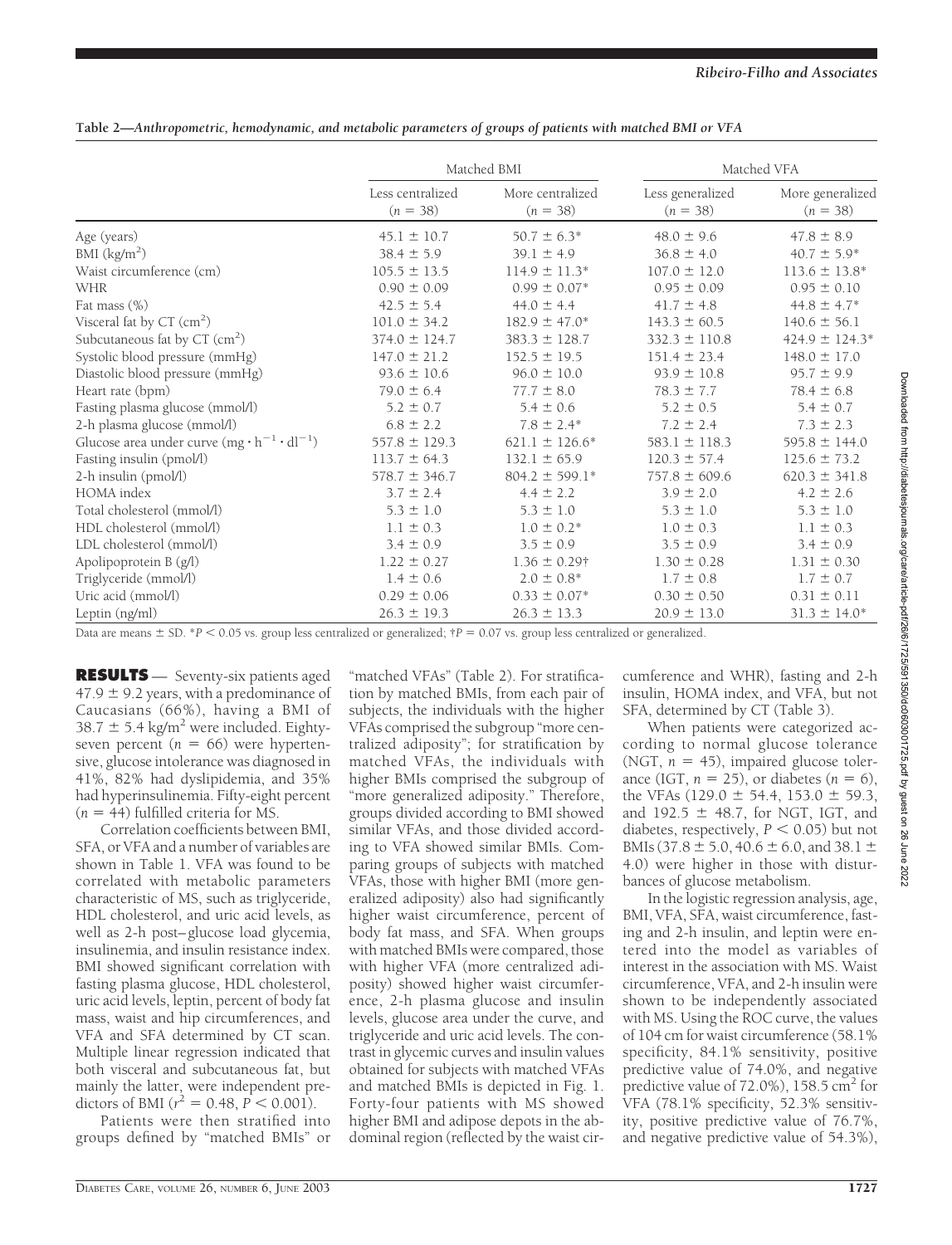

Figure 1—*Glycemic curves and insulin values obtained for subjects with matched VFA (*A*) and for those with matched BMI (*B*).* P *0.05 vs. lower VFA group.*

and 559.8 pmol/l for 2-h insulin (71.9% specificity, 69.8% sensitivity, positive predictive value of 76.9%, and negative predictive value of 63.9%) were found to be the best indicators of MS. Insulin levels and waist circumference were concordant with MS diagnosis in 71% of patients ( $\kappa$ 0.41 and 0.43, respectively,  $P \le 0.01$ , for both), whereas the concordance of VFA

was 63% (κ 0.29, *P* < 0.01). Taken into consideration the three variables, the presence of at least two resulted in a degree of concordance of 76% ( $\kappa$  0.50,  $P \leq$ 0.001).

**CONCLUSIONS** — Obesity is a wellknown risk factor for diabetes, hypertension, and dyslipidemia, all of which

**Table 3—***Anthropometric and hormonal characteristics according to the presence of MS*

|                                             | Without MS<br>$(n = 32)$ | With MS<br>$(n = 44)$ |
|---------------------------------------------|--------------------------|-----------------------|
| Age (years)                                 | $47.2 \pm 10.6$          | $48.4 \pm 8.1$        |
| BMI $(kg/m2)$                               | $36.9 \pm 5.0$           | $40.1 \pm 5.4^*$      |
| Waist circumference (cm)                    | $103.4 \pm 13.5$         | $115.1 \pm 10.8^*$    |
| <b>WHR</b>                                  | $0.91 \pm 0.09$          | $0.97 \pm 0.09*$      |
| Fat mass $(\%)$                             | $42.6 \pm 5.1$           | $43.7 \pm 4.9$        |
| Fasting insulin (pmol/l)                    | $88.3 \pm 32.3$          | $147.9 \pm 71.8^*$    |
| 2-h insulin (pmol/l)                        | $450.2 \pm 251.7$        | $868.1 \pm 558.6^*$   |
| HOMA index                                  | $2.8 \pm 1.0$            | $5.0 \pm 2.5^*$       |
| Leptin $(ng/ml)$                            | $25.0 \pm 19.6$          | $27.2 \pm 13.8$       |
| Subcutaneous fat by $CT$ (cm <sup>2</sup> ) | $357.2 \pm 136.6$        | $394.2 \pm 116.7$     |
| Visceral fat by $CT$ (cm <sup>2</sup> )     | $119.7 \pm 56.0$         | $158.1 \pm 54.5^*$    |

Data are means  $\pm$  SD.  $*P < 0.01$  vs. without MS. MS was defined by presence of abdominal obesity and at least two of the following components: hypertension, dyslipidemia, and glucose intolerance and/or hyperinsulinemia.

elevate cardiovascular mortality (1,2,5). The benefits of intervening in obesity have been shown (1), particularly in regard to the prevention of diabetes (16). Among obese subjects, the identification of those at higher risk to develop such diseases would improve effectiveness of prevention strategies. Despite the association of elevated body fatness, as reflected by high BMI, with morbidity and cardiovascular mortality (1,5), reports of populations at high risk for cardiovascular disease but with low prevalence rates of obesity are also found in literature (6,7). In addition, the findings of obese people without metabolic disturbances raise questions concerning the role of BMI as an isolated marker of risk (8,9).

Insulin resistance has been shown as the link between intra-abdominal adiposity and metabolic and hemodynamic abnormalities (3,8). Arner (17) proposed the "portal theory," in which free fatty acids released from the visceral adipose tissue could be a trigger factor to reduce insulin sensitivity, elevate insulin levels, and provoke a number of typical disturbances of the MS. Several lines of evidence have supported a more deleterious role of visceral fat relative to subcutaneous fat (3,8,18). However, a causal relationship of visceral adiposity with the insulin resistance syndrome is not a consensus (11,19). A recent study indicated that subcutaneous adipose tissue is the main source of free fatty acids (19). Goodpasteur et al. (20) found correlation of the subcutaneous abdominal fat with characteristic features of the insulin resistance. Thus, the assessment of adipose tissue distribution and its relationship with morbidity is of great interest in order to identify subjects at high cardiovascular risk.

In the present study, VFA determined by CT, but not the BMI or SFA, was associated with metabolic abnormalities such as reduced HDL cholesterol; elevated triglyceride, apolipoprotein B, and uric acid levels; and disturbed insulin sensitivity expressed by the HOMA index. Our findings are in agreement with others who emphasized the importance of visceral adipose tissue for the genesis of insulin resistance syndrome (3,7,18,21). Strong correlation was detected between BMI and leptin, the levels of which are known to be proportional to the subcutaneous fat (22). This may suggest that BMI is inap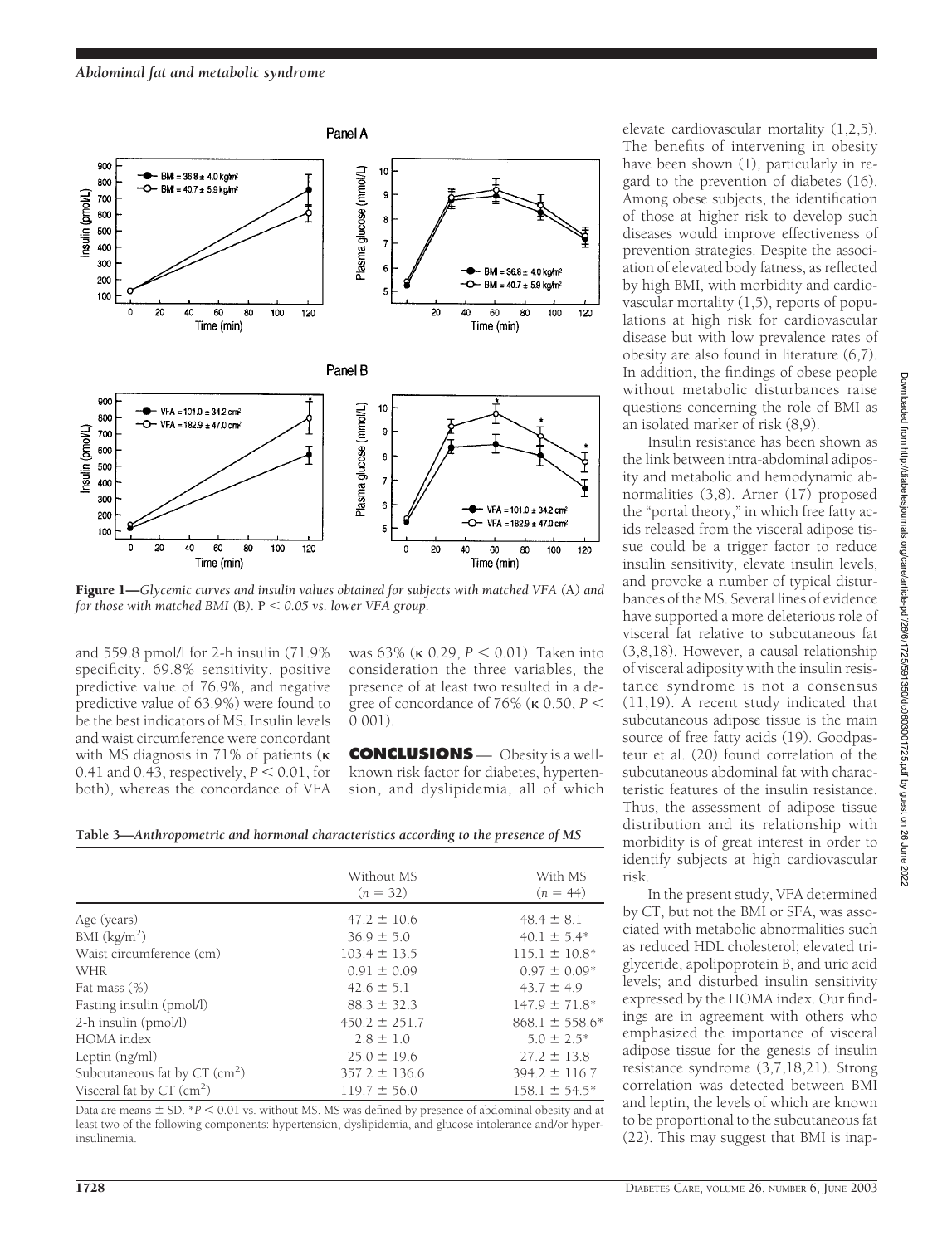propriate to reflect the intra-abdominal fat depots.

After stratifying subjects according to similar BMI or similar VFA, we found that the discriminatory power of VFA was markedly better than BMI since the former identified patients with worse lipid profile and higher uric acid and postchallenge glucose levels, which are well-recognized cardiovascular risk factors (23–25). In agreement with others (4,9,12), our data support the indication of measurements of fat distribution to assess cardiovascular risk.

Our findings in the patients with MS, i.e., elevated BMI accompanied by higher VFA and insulin levels, corroborate the hypothesis that insulin may be the factor underlying the metabolic abnormalities (2,3). In contrast, the involvement of leptin in this syndrome, as suggested by some investigators (26), was not supported in our study.

Waist circumference, VFA determined by CT, and postchallenge insulin levels were found to be independent predictors of MS. Hyperinsulinemia was previously reported as an independent cardiovascular risk factor (27). More recently, the importance of altered postprandial glycemia was demonstrated in epidemiological study (23 ). Our findings supported the investigation of the impact of 2-h insulinemia for the cardiovascular risk. Such factor seemed to be relevant even more than BMI and leptin levels in our regression model. We propose that much of the importance of BMI for morbidity and mortality should be attributed to the visceral component of the body fatness. Such a hypothesis is reinforced by the fact that the proportion of the visceral component increases as BMI elevates  $(28, 29)$ . The inclusion of only obese subjects limited to test this hypothesis in our sample. Additional evidence on the relevance of fatness distribution was reported by Egger (9), who showed that nonobese subjects with abdominal adiposity are at higher cardiovascular risk than those obese subjects with gluteal-femoral adiposity.

Cut points for anthropometric parameters associated with increased risk of morbidities have been suggested (30,31). Despite the significant correlations between waist circumference and WHR with VFA observed in this study, a number of limitations of these measurements can be identified. The technical procedure includes quantification of also the subcutaneous adipose tissue located in the abdominal wall. Additionally, such measurements are related to high interethnic variation and considerable interand intra-examiner variation, which limits the applicability of the measurements in clinical evaluation of visceral fat depots (32). On the other hand, scant studies are available that suggest cut points for CTdetermined visceral fat, which is associated with cardiovascular risk factors (13,14). This study proposes that a combination of an anatomical measurement, such as waist circumference (high sensitivity) and/or VFA (high specificity), with a metabolic parameter, such as the 2-h insulin determination, which improves the diagnostic concordance, could be useful to identify subjects at high risk for developing MS. High cutoff points found in this study may be explained by the inclusion of obese subjects only.

In conclusion, isolated BMI measurement is not a precise marker of risk in obese subjects, in contrast with abdominal fat, which shows significant correlations with typical abnormalities of the MS. When associated with the 2-h insulin level, abdominal fat may be useful to more precisely identify patients at high cardiovascular risk. Longitudinal studies are needed to define VFA and waist circumference cutoffs predictive of mortality. Considering the high costs of CT scan, alternative methods with high specificity to assess visceral fat are desirable.

Acknowledgments-We thank Fundação de Amparo à Pesquisa do Estado de São Paulo (FAPESP) for financial support of the publication fees for this article.

## **References**

- 1. World Health Organization: *Obesity: Preventing and Managing the Global Epidemic. Report of a WHO Consulation on Obesity*. Geneva, World Health Organization, 1997 (Tech. Rep. Ser., no. 894)
- 2. Reaven GM. Syndrome X: 6 years later. *J Intern Med* 736 (Suppl.):13–22, 1994
- 3. Timar O, Sestier F, Levy E: Metabolic syndrome X: a review. *Can J Cardiol* 16:779– 789, 2000
- 4. Lamarche B, Lemieux S, Dagenais GR, Depres JP: Visceral obesity and the risk of ischaemic heart disease: insights from the Quebec Cardiovascular Study. *Growth Horm IGF Res* 8:1–8, 1998
- 5. Calle EE, Thun MJ, Petrelli JM, Rodriguez

C, Heath CW Jr: Body mass index and mortality in a prospective cohort of US adults. *N Engl J Med* 341:1097–1105, 1999

- 6. Anderson PJ, Chan JCN, Chan YL, Tomlinson B, Young RP, Lee KKC, Metrewell C, Cockram CS, Critchley JAJH: Visceral fat and cardiovascular risk factors in Chinese NIDDM patients. *Diabetes Care* 20: 1854–1858, 1997
- 7. Chen CH, Lin KC, Tsai ST, Chou P: Different association of hypertension and insulin-related metabolic syndrome between men and women in 8437 nondiabetic Chinese. *Am J Hypertens* 13:846– 853, 2000
- 8. Matsunaga Y: Pathophysiology and molecular mechanisms of visceral fat syndrome: the Japanese experience. *Diabete Metab Rev* 13:3–13, 1997
- 9. Egger G: The case for using waist to hip ratio measurements in routine medical checks. *Med J Aust* 156:280–285, 1992
- 10. Vague J: The degree of masculine differentiation of obesity: a factor determining predisposition to diabetes, atherosclerosis, gout, and uric acid calculous disease. *Am J Clin Nutr* 4:20–34, 1956
- 11. Wajchenberg BL: Subcutaneous and visceral adipose tissue: their relation to the metabolic syndrome. *Endoc Rev* 21:697– 738, 2000
- 12. Despres JP, Lemieux I, Prud'Homme D: Treatment of obesity: need to focus on high risk abdominal obese patients. *BMJ* 322:716–720, 2001
- 13. Williams MJ, Hunter GR, Kekes-Szabo T, Trueth MS, Snyder S, Berland L, Blaudeau T: Intra-abdominal adipose tissue cutpoints related to elevated cardiovascular risk in women. *Int J Obes* 20:613–617, 1996
- 14. Després JP, Lamarche B: Effects of diet and physical activity on adiposity and body fat distribution: implications for the prevention of cardiovascular disease.*Nutr Res Rev* 6:137–159, 1993
- 15. Ford ES, Giles WH, Dietz WH: Prevalence of the metabolic syndrome among US adults findings from the third national health and nutrition examination survey. *JAMA* 287:356–359, 2002
- 16. Diabetes Prevention Program Research Group: Reduction in the incidence of type 2 diabetes with lifestyle intervention or Metformin. *N Engl J Med* 346:1393–1403, 2001
- 17. Arner P: Catecholamine-induced lipolysis in obesity. *Int J Obes* 23 (Suppl.1):S10– S13, 1999
- 18. Frayn KN: Visceral fat and insulin resistance: causative or correlative? *Br J Nutr* 83 (Suppl. 1):S71–S77, 2000
- 19. Guo Z, Hensrud DD, Johnson CM, Jensen MD: Regional postprandial fatty acid metabolism in different obesity phenotypes.